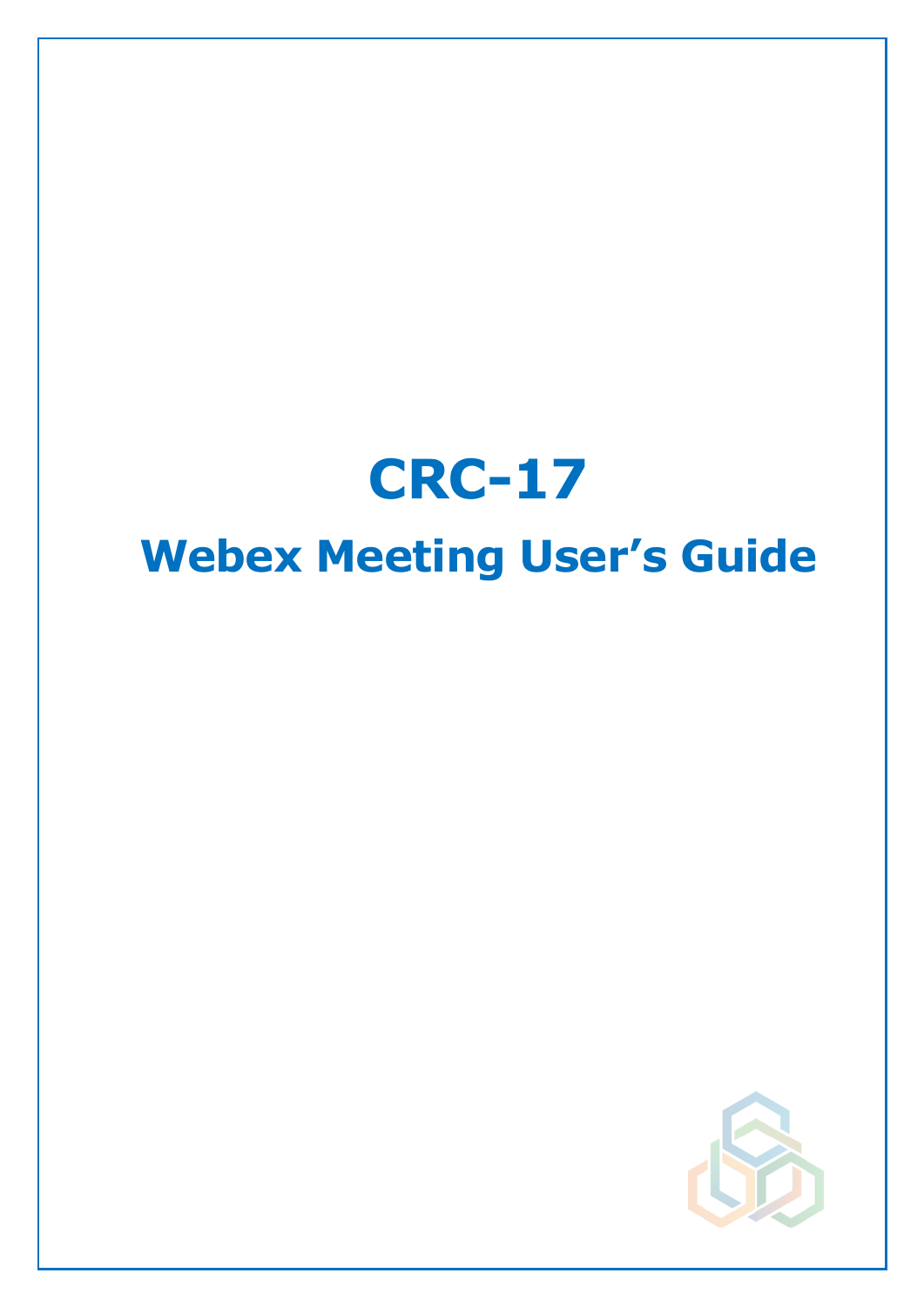# **Table of contents**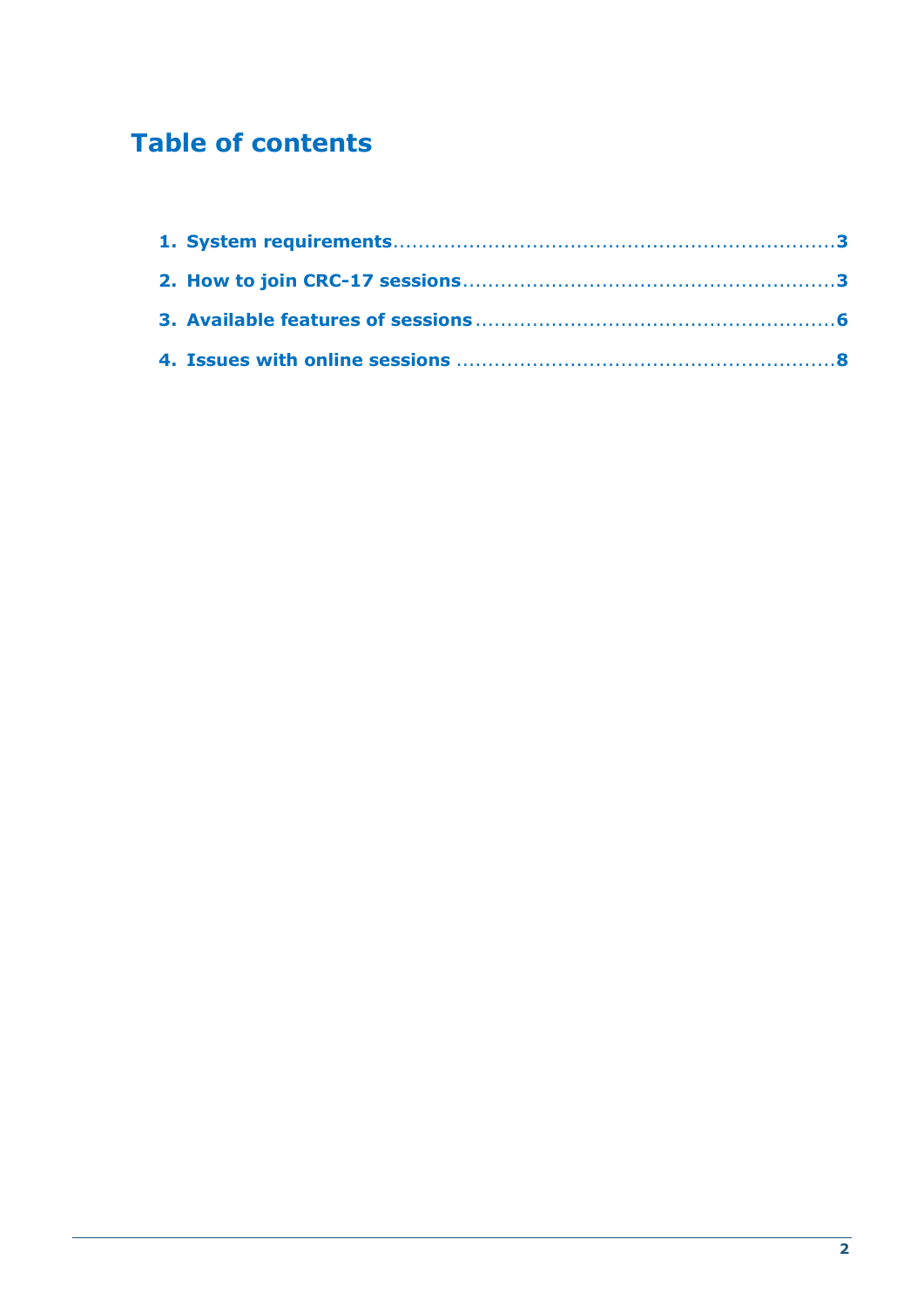# <span id="page-2-0"></span>**1. System requirements**

- A computer with an Internet connection.
- For a seamless performance, the minimum bandwidth required is **2 Mbps** or more;
- The recommended browsers with the operating system Windows are: **Google Chrome** or **Mozilla Firefox** or **Microsoft Edge**;
- A working microphone and speaker (a headset is recommended);
- A webcam (optional).

Please connect to the meeting **at least 30 minutes in advance** to allow enough time to set up your audio equipment.

## <span id="page-2-1"></span>**2. How to join CRC-17 sessions**

a) Select the link of the relevant meeting you wish to join, click on the link or copy paste it into your browser.

| webex |                                                            | ௸<br>For         |
|-------|------------------------------------------------------------|------------------|
|       | $\mathbb Q$                                                |                  |
|       | Starting your meeting                                      |                  |
|       |                                                            |                  |
|       |                                                            |                  |
|       |                                                            | $\odot$ $\times$ |
|       | 10                                                         |                  |
|       | Sign in and join                                           |                  |
|       | This meeting is for authorized attendees on unep-brs only. |                  |
|       | -Email address-<br>$\bullet$<br>leslie.angeles@un.org      |                  |
|       | Remember me                                                |                  |
|       | Next                                                       |                  |
|       | or use                                                     |                  |
|       |                                                            |                  |
|       | by CISCO                                                   |                  |

Your webpage will show **Starting your meeting** as shown on the image.

A pop-up will also open requiring you to provide your email address.

**!** This should be the email address received from the Secretariat when providing you with your user ID and password for the online sessions of this meeting.

Click on **Next**.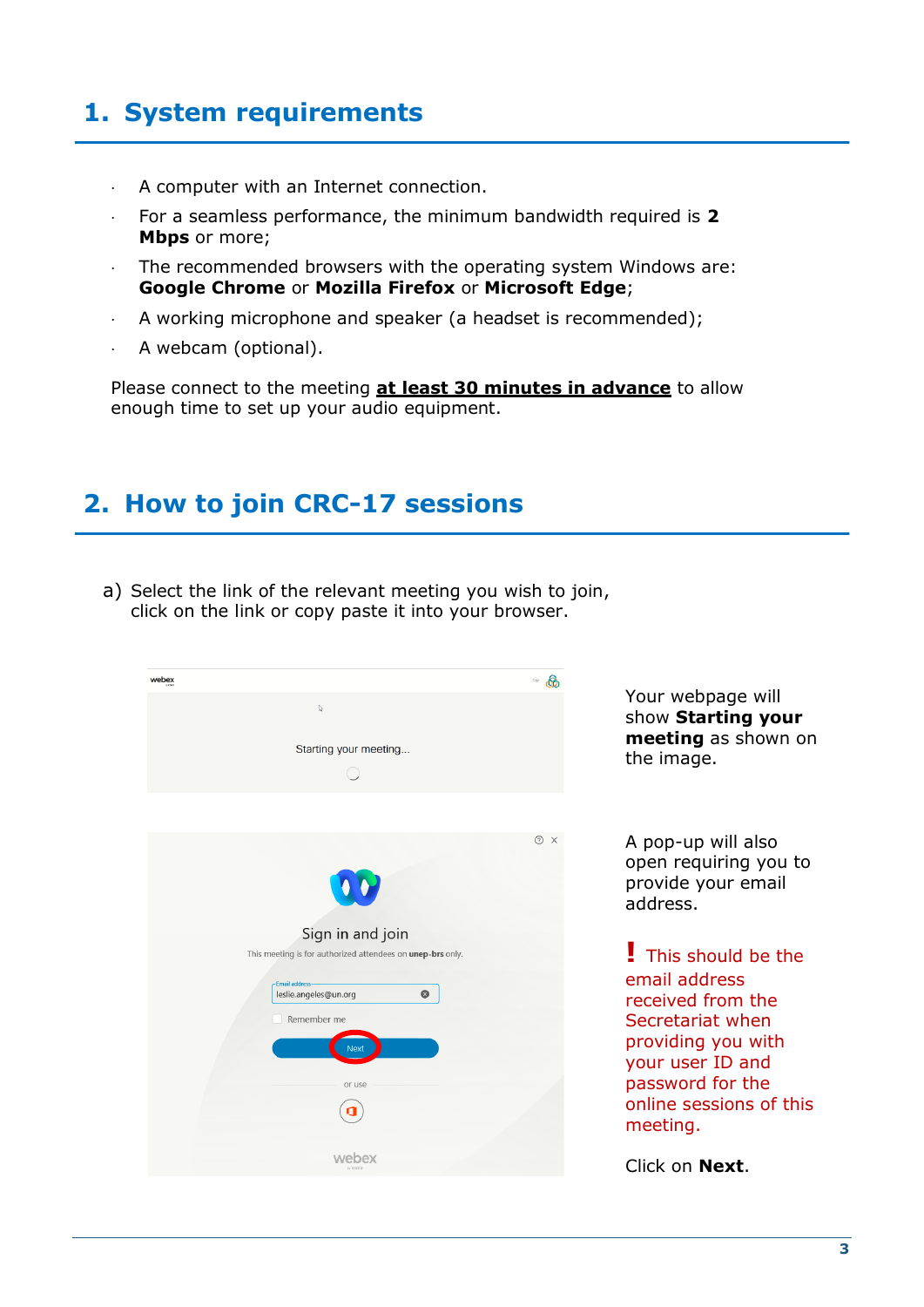|           | $\bullet$                                                           | $\sim$ |
|-----------|---------------------------------------------------------------------|--------|
|           | Enter your password<br>Enter your password for mcqueen21@ymail.com. |        |
| $\langle$ | -Password-                                                          |        |
|           | Join                                                                |        |
|           |                                                                     |        |
|           | Forgot your password?                                               |        |
|           | ebex<br>by CISCO                                                    |        |

Enter your personal password provided by the Secretariat and click on **Join**.

You will be patched-in to the meeting.



By default, your connection will be enabled via computer audio.

Click on **Join meeting**.

Should you wish to check your audio settings, click on the dropdown icon, as circled to the left.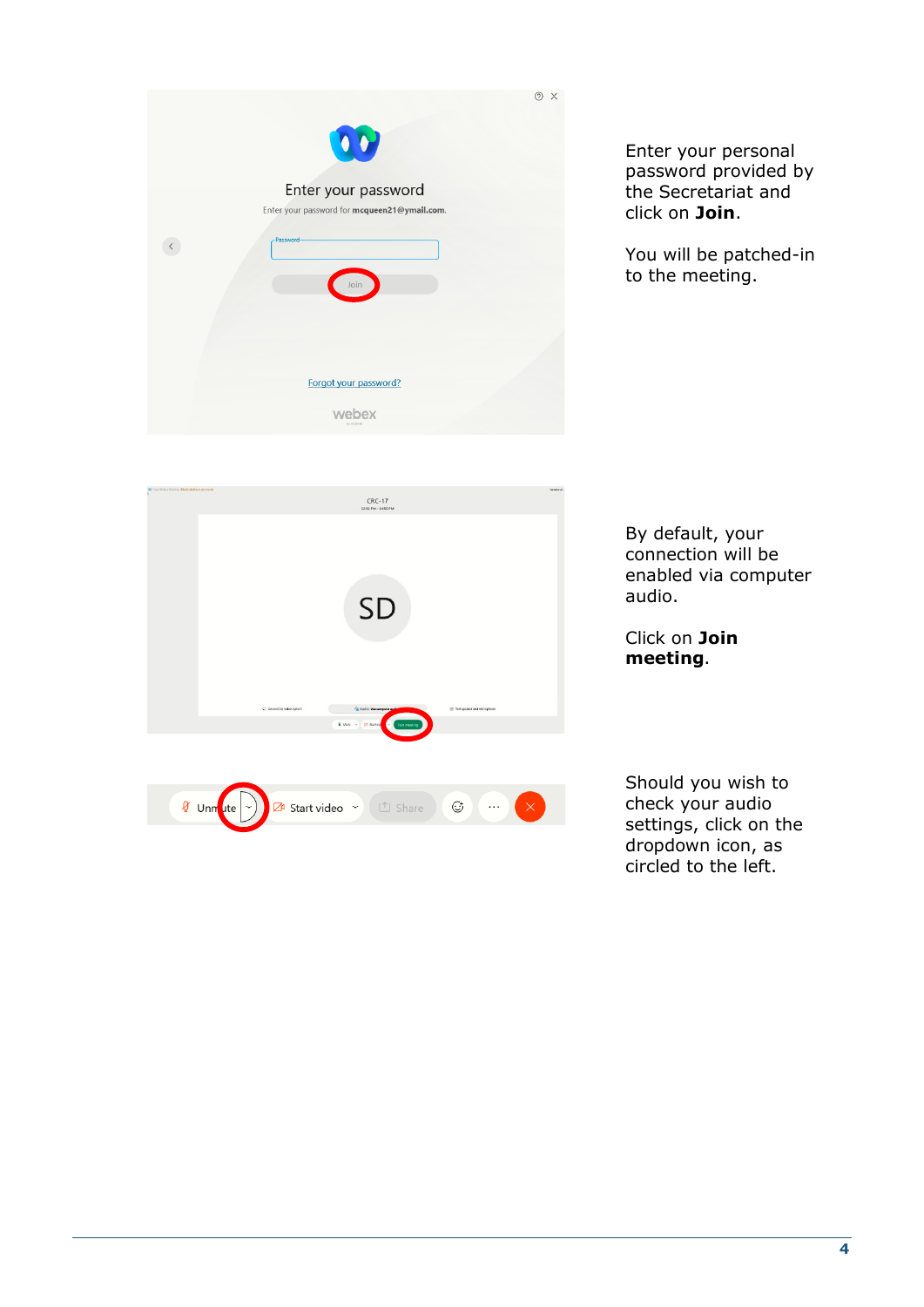- <
1) Speaker
- $\checkmark$  Use system setting (Jabra Link 370) LEN L27q-10 (Intel(R) Display Audio) Speaker/HP (Realtek High Definition Audio) Speakers (Jabra Link 370) 0 Microphone Use system setting (Jabra Link 370)  $\checkmark$  Microphone (Jabra Link 370) Microphone Array (Realtek High Definition ... Q<sub>u</sub> Webex smart audio **↓ Noise removal** @ Settings.

You're using computer for audio

→2 Switch audio

A pop-up appears.

Click on **Settings** (cog icon).

| Settings                                                                                                                                                                                                                                                       |        |        |  |
|----------------------------------------------------------------------------------------------------------------------------------------------------------------------------------------------------------------------------------------------------------------|--------|--------|--|
| Speaker and microphone                                                                                                                                                                                                                                         |        | Camera |  |
| Speaker                                                                                                                                                                                                                                                        |        |        |  |
| Use System Setting (Jabra Link 3                                                                                                                                                                                                                               |        | Test   |  |
| Output level<br><b>The Contract of the Contract of the Contract of the Contract of the Contract of the Contract of the Contract of the Contract of the Contract of the Contract of the Contract of the Contract of The Contract of The Contract </b><br>$\sim$ | $\sim$ |        |  |
| Output volume                                                                                                                                                                                                                                                  |        |        |  |
| Microphone                                                                                                                                                                                                                                                     |        |        |  |
| Microphone (Jabra Link 370)                                                                                                                                                                                                                                    |        | Test   |  |
| Input level                                                                                                                                                                                                                                                    | - 1    |        |  |
| Input volume                                                                                                                                                                                                                                                   |        |        |  |
| Automatically adjust volume                                                                                                                                                                                                                                    |        |        |  |
| Sync mute button status on microphone device                                                                                                                                                                                                                   |        |        |  |

#### Webex smart audio

#### Noise removal

All background noise is removed and all speech is enhanced.

#### ◯ Music mode

Others hear the original sound when you play an instrument or sing.

Another pop-up appears.

 $\times$ 

From the **Speaker** dropdown box, select your device. Click on **Test,** (you should hear a sound and see the **Output level** bar move); From the **Microphone** dropdown box, select your device. Speak up, (you should see the **Input level** bar move).

Once you close the pop-up window, your audio connection will be enabled. At this point, you should be fully connected and see a device icon appear to the left of your name in the **Participants** panel.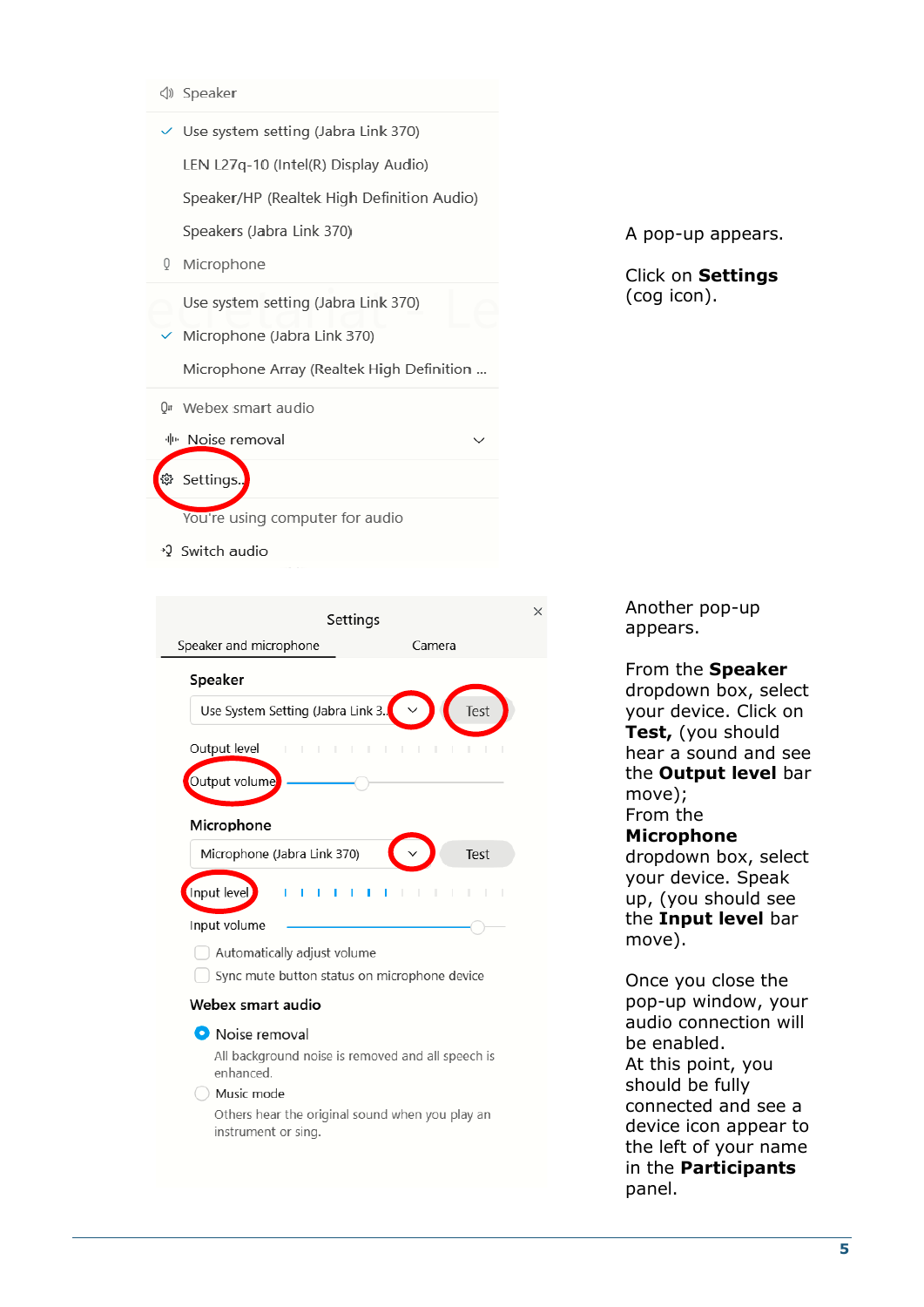| $\tilde{L}_{\rm c}$ |                         | <b>CRC-17</b><br>03:50 PM - 04:50 PM              |                               |
|---------------------|-------------------------|---------------------------------------------------|-------------------------------|
|                     |                         |                                                   |                               |
|                     |                         |                                                   |                               |
|                     |                         |                                                   |                               |
|                     |                         | SD                                                |                               |
|                     |                         |                                                   |                               |
|                     |                         |                                                   |                               |
|                     | Connect to video system | Audio: Use computer au                            | @ Test speaker and microphone |
|                     |                         | 8 Unmute - <i>D</i> e Start video<br>Join meeting |                               |
|                     |                         |                                                   |                               |
|                     |                         |                                                   |                               |
|                     |                         |                                                   |                               |
|                     |                         |                                                   |                               |

To connect, click on **Join meeting**.

| $\mathcal{Q}_{\equiv}$ Participants $\bigcap$ Chat |  |  |
|----------------------------------------------------|--|--|
|----------------------------------------------------|--|--|

By default, when joining, the **Participants** and **Chat** panels are not visible. To enable them, click on the icons as shown on the left.

## <span id="page-5-0"></span>**3. Available features of sessions**



To request for the floor during meetings, click on the **Raise hand** icon. It can be accessed through the emoji icon in the command bar as shown on the image.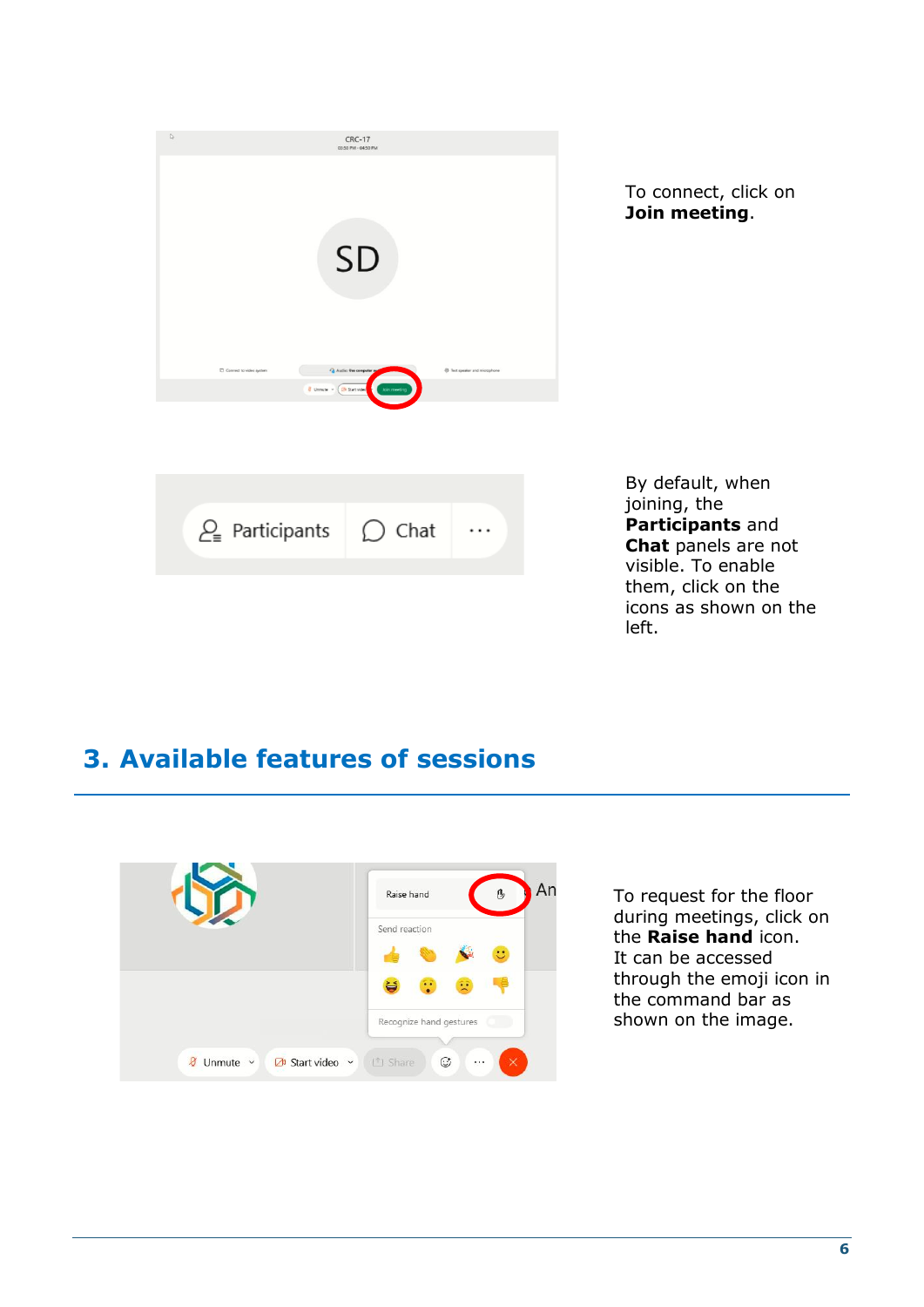| $\mu$                                                   | Lower hand                                         | Ø        | An |
|---------------------------------------------------------|----------------------------------------------------|----------|----|
| BRS Conventions Secretariat (Host) &                    | Send reaction<br>스<br>÷<br>호                       |          |    |
| $\Box$ <sup>8</sup> Start video $\vee$<br>Unmute $\sim$ | Recognize hand gestures<br>G<br><sup>1</sup> Share | $\cdots$ |    |

Once you have spoken, please do not forget to click on the **Lower hand** icon.

|                         | Connected $\bullet$ $\Box$                 |      |
|-------------------------|--------------------------------------------|------|
| $\vee$ Participants (3) |                                            | [4 X |
| Q Search                |                                            | JΞ   |
| SD.                     | ○ Secretariat - Dan D<br>Me                |      |
|                         | <b>BRS Conventions Secretariat</b><br>Host |      |
|                         | C Secretariat - Leslie<br>些                |      |

The **Raise hand** and **Lower hand** icons can also be accessed in the **Participants** panel. It is then located at the right-hand side of your name.



 $\n *g* Unmute\n$  $\mathbb{R}$ Secretariat - Emilie Raynaud Record 89 Breakout sessions Start video  $\sqrt{2}$  Share

**Mute** or **unmute** your **microphone** by clicking on the microphone icon.

Your microphone is muted when the icon is red  $\mathfrak{g}$ , unmuted when it is green .

Once your intervention is over, please click on the **Mute** icon to close your microphone feed.